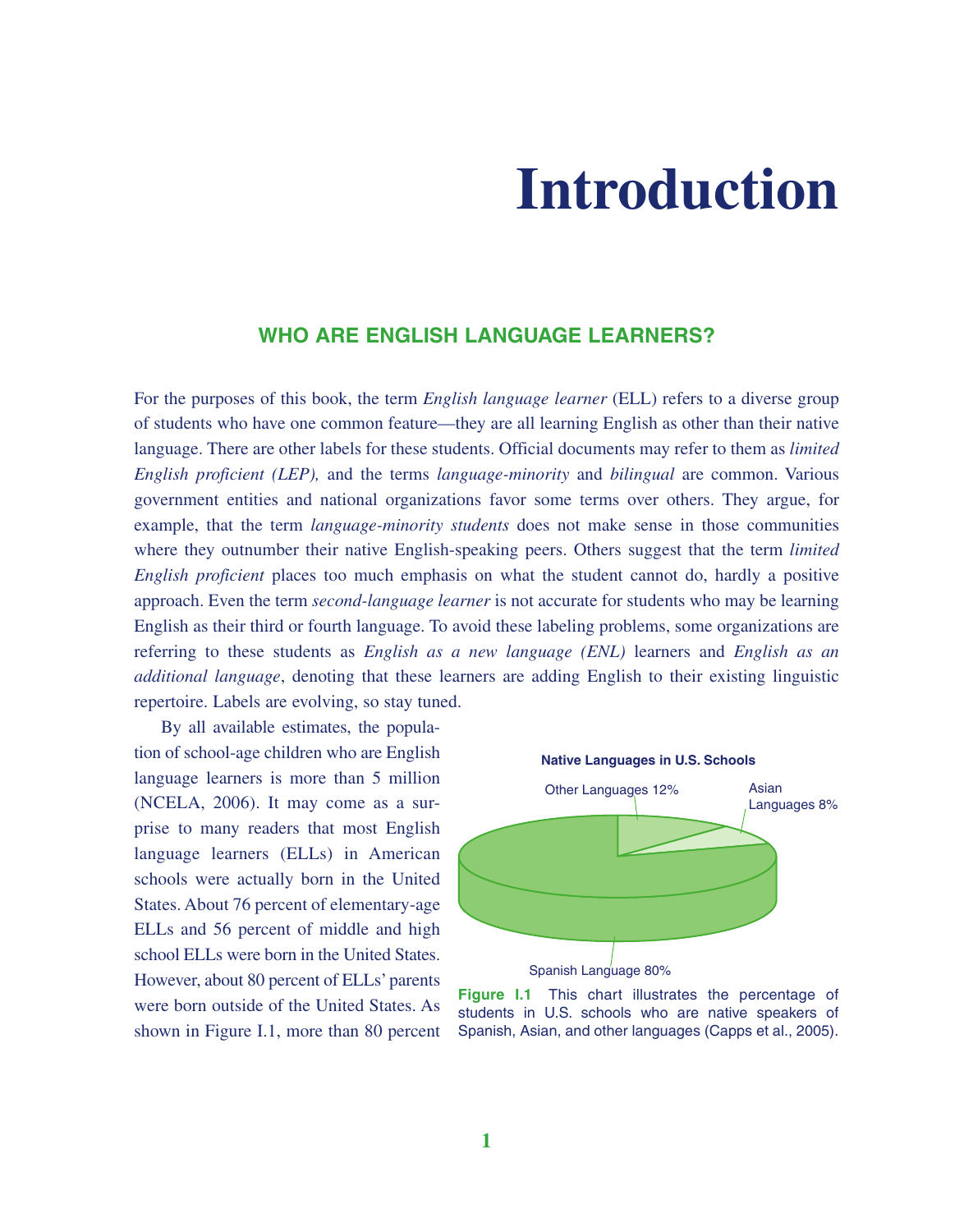#### **2**———*How the ELL Brain Learns*

of ELLs are Spanish speakers and many of these come from lower economic and educational backgrounds than either the general population or other immigrants and language minority populations (Capps et al., 2005). Furthermore, fewer than 40 percent of immigrants from Mexico and Central America have the equivalent of a high school diploma, in contrast to between 80 and 90 percent of other immigrants (and 87.5 percent of U.S.-born residents). As a result, most ELLs are at risk in school not only because of language but also because of socioeconomic factors. The next largest group of ELLs are the speakers of Asian languages (e.g., Chinese, Hindi, Hmong, Khmer, Korean, Laotian, Tagalog, and Vietnamese) who comprise about 8 percent of the ELL population. Students of Asian origin typically come from families with higher income and education levels than do other immigrant families.

## **Academic Achievement of ELLs**

Despite the increased awareness among educators that ELLs need support to acquire the English proficiency to succeed in school, the academic achievement of ELLs tends to be low when compared to their non-ELL peers. Furthermore, as shown in Figures I.2 and I.3, the gaps in achievement between ELLs and non-ELLs have remained stubbornly unchanged from the 2005 to the 2009 National Assessment of Educational Progress (NAEP) tests in mathematics (NCES, 2009b; Perie, Grigg, & Donahue, 2005a) and reading (NCES, 2009c; Perie, Grigg, & Donahue, 2005b). These gaps are not really a surprise because ELLs are limited in their English



**Figure I.2** The graph shows the percentage of ELL and non-ELL students at or above the basic achievement level in mathematics in Grades 4 and 8 on the 2005 and 2009 National Assessment of Educational Progress tests (NCES, 2009b; Perie et al., 2005a).



**Figure I.3** The graph shows the percentage of ELL and non-ELL students at or above the basic achievement level in reading in Grades 4 and 8 on the 2005 and 2009 National Assessment of Educational Progress tests (NCES, 2009c; Perie et al., 2005b).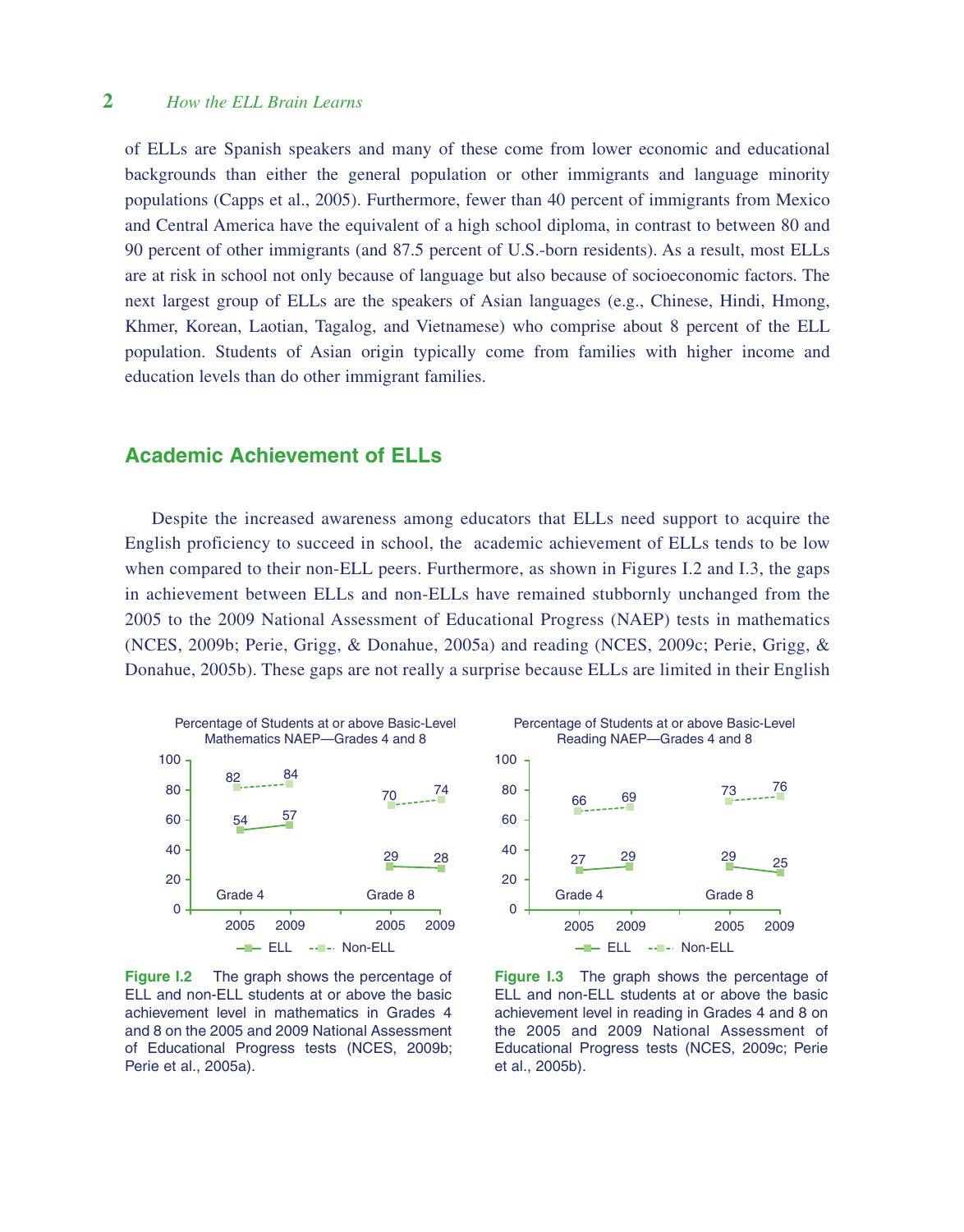proficiency and the NAEP tests are in English. But the test data do not reveal the causes of the achievement gaps. Did the ELLs test low because of limited English proficiency, or because of lagging content knowledge and skills, or because of other factors that interfere with their test performance—or some combination of these? Apart from the reasons for these discrepancies, the scores do not suggest a promising picture for the ELLs' level of achievement in school or for their future. Schools, then, must reexamine their curriculum, instruction, and assessment to ensure they understand our current state of knowledge regarding how to improve the achievement of ELLs.

## **ABOUT THIS BOOK**

Let's face it: Teachers of students who are English language learners have an exceptionally difficult job. Most of them are responsible not only for delivering curriculum content but doing so in a way that students struggling to learn a new language will understand it. These teachers are more likely to be successful if they have a deeper understanding of the cognitive, emotional, and cultural challenges their students are facing while trying to learn English and course content simultaneously. It is a formidable task, and teachers of ELLs need all the help they can get.

In recent years, teachers who work with ELLs can access a growing number of professional texts, articles, and online resources. However, the sheer volume of information is sometimes overwhelming. Consequently, teachers can succumb to the allure of strategy books. But selecting strategies from books without an understanding of the ELLs' unique language and learning needs is like driving a car without knowing the basic rules of the road. You may crash into something before you get very far. Teachers also need to be knowledgeable about the scientifically based evidence that underlies their instructional decisions. In this age of accountability, they not only have

to make informed decisions about teaching their ELLs, they have to be ready to justify their decisions to administrators, parents, and teacher colleagues as well. This responsibility can be particularly difficult because few teachers are professionally prepared to serve students who are

*This is not just a "how-to" book. It is a "why-because-how-to" book.*

simultaneously learning English and academic content. That is why I wrote this book. There are plenty of "how to" books available with instructional strategies aimed at ELLs. But few, if any, delve into explaining what new research in cognitive neuroscience is telling us about how the brain of an English language learner deals with the linguistic reorganization needed to acquire another language after the age of 5 years. This is not just a "how to" book. It is a "why-because-how-to" book.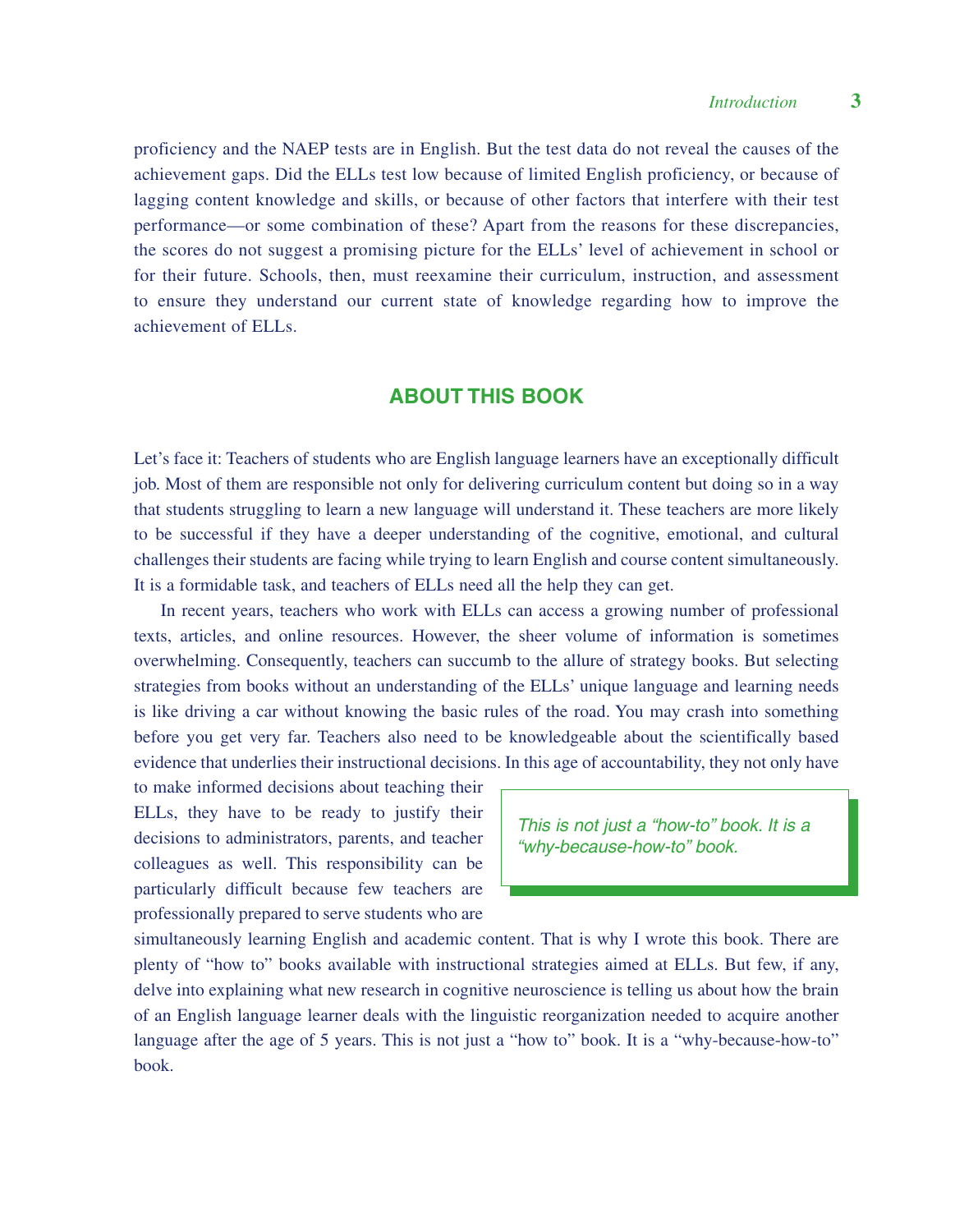## **Questions This Book Will Answer**

This book will answer questions such as these:

- What are we learning from neuroscience about how the brain acquires language?
- Why is learning the first language so easy but learning a second language later so difficult?
- Are there differences between male and female brains in learning language?
- Can learning a second language too young interfere with learning the first language?
- What roles do memory and transfer play when acquiring a second language?
- Why is learning English particularly difficult compared to some other languages?
- What role does culture play in second-language acquisition?
- How effective are immersion programs for ELLs?
- How can content-area teachers help ELLs learn academic English successfully?
- How can we tell if an ELL is just having difficulty with language acquisition or has a developmental learning disability?
- What are the basics of an effective research-based program for ELLs?
- How can we identify gifted and talented ELLs?

Many examples in the text will refer to Spanish-speaking ELL students, although they can apply to other native language groups as well. I refer to Spanish more frequently because—as mentioned earlier—Spanish-speaking ELLs represent the largest non-English-speaking minority in the U.S. school population, and their numbers are growing.

## **Chapter Contents**

**Chapter 1 — Learning the First Language(s).** Humans learn language effortlessly. This chapter discusses how and why young children can acquire spoken language easily and without direct instruction. It explores the structure of language and examines whether male and female brains learn language differently. How can the brain learn two languages at once? That is also explained in this chapter.

**Chapter 2 — Learning a New Language (English) Later.** Children's innate ability to learn language begins to decrease as they get older. How does this affect learning a new language after the age of 5 years? What impact does the first language have on learning the second? What roles do memory and transfer play? Why is English a difficult language to learn for speakers of Romance languages? These and other related questions are addressed in this chapter.

**Chapter 3 — Teaching English Language Listening and Speaking.** Are immersion programs for ELLs as successful as some people claim? This question is explored along with research evidence on other program formats. But the focus here is on ways of developing ELLs' listening and speaking skills in English.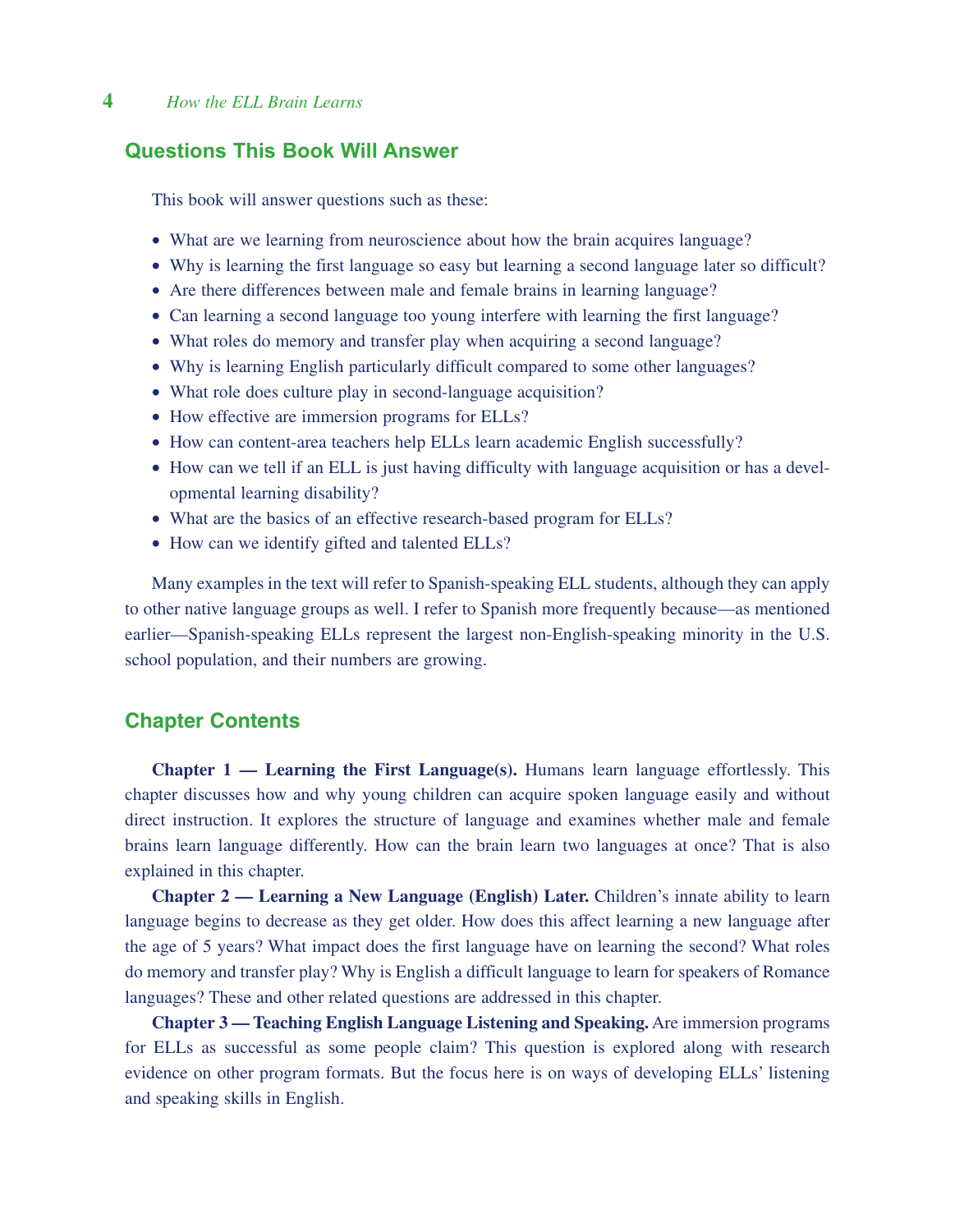**Chapter 4 — Teaching English Language Reading and Writing.** Learning to read is a real challenge for many ELL students. Research is telling us more about how the brain learns to read and suggests ways we can apply these findings to helping ELLs learn to read and write English faster and with understanding. This chapter investigates the research and applications.

**Chapter 5 — Teaching Language Arts and Social Studies.** Many ELLs have difficulties acquiring the academic English they need to succeed in the content areas. This chapter explores ways of helping ELLs learn the academic English and content in language arts and social studies. It also discusses ways of working with the culture differences among ELLs from various countries.

**Chapter 6 — Teaching Mathematics and Science.** Despite the notion that mathematics and science use universal symbols and languages, ELLs still have difficulty mastering these subjects. That is because language plays an important role in describing mathematical and scientific operations. Among other ideas, this chapter suggests ways of helping ELLs with word problems in mathematics and working successfully with the scientific method.

**Chapter 7 — Recognizing and Addressing Problems in Learning English.** How can we tell if an ELL is just having difficulty with language acquisition or has a developmental learning disability? Not knowing the difference may misidentify ELLs so that those without a learning disability get special services while those who need extra support do not. This chapter offers some ways that can help teachers avoid misidentification while helping struggling ELLs to succeed.

**Chapter 8 — Putting It All Together.** This chapter pulls together the main ideas of the book. It debunks some common misconceptions about ELLs and discusses the basics of an effective ELL program, including professional development for teachers of ELLs. It also explores ways of incorporating technology into ELL instruction and suggests ways to identify and support gifted and talented ELLs.

## **Other Helpful Tools**

**Applications.** At the end of most chapters are the **Teaching Tips.** These suggestions stem from the major concepts and research discussed in the chapter and represent ways of translating the research into practical classroom applications. Many of them have been used successfully by teachers of ELL students at the elementary and secondary levels. A few teaching strategies are found in several sections of the book because it is possible that some readers will go to only those sections that interest them.

**Key Points to Ponder.** This page at the very end of each chapter is an organizing tool to help you remember important ideas, strategies, and resources you may wish to consider at a later time.

**Glossary.** Many of the neuroscientific and specialized terms used in the text are defined in a glossary.

**References.** Many of the citations in this extensive section are the original research reports published in peer-reviewed journals. These references will be particularly helpful for researchers